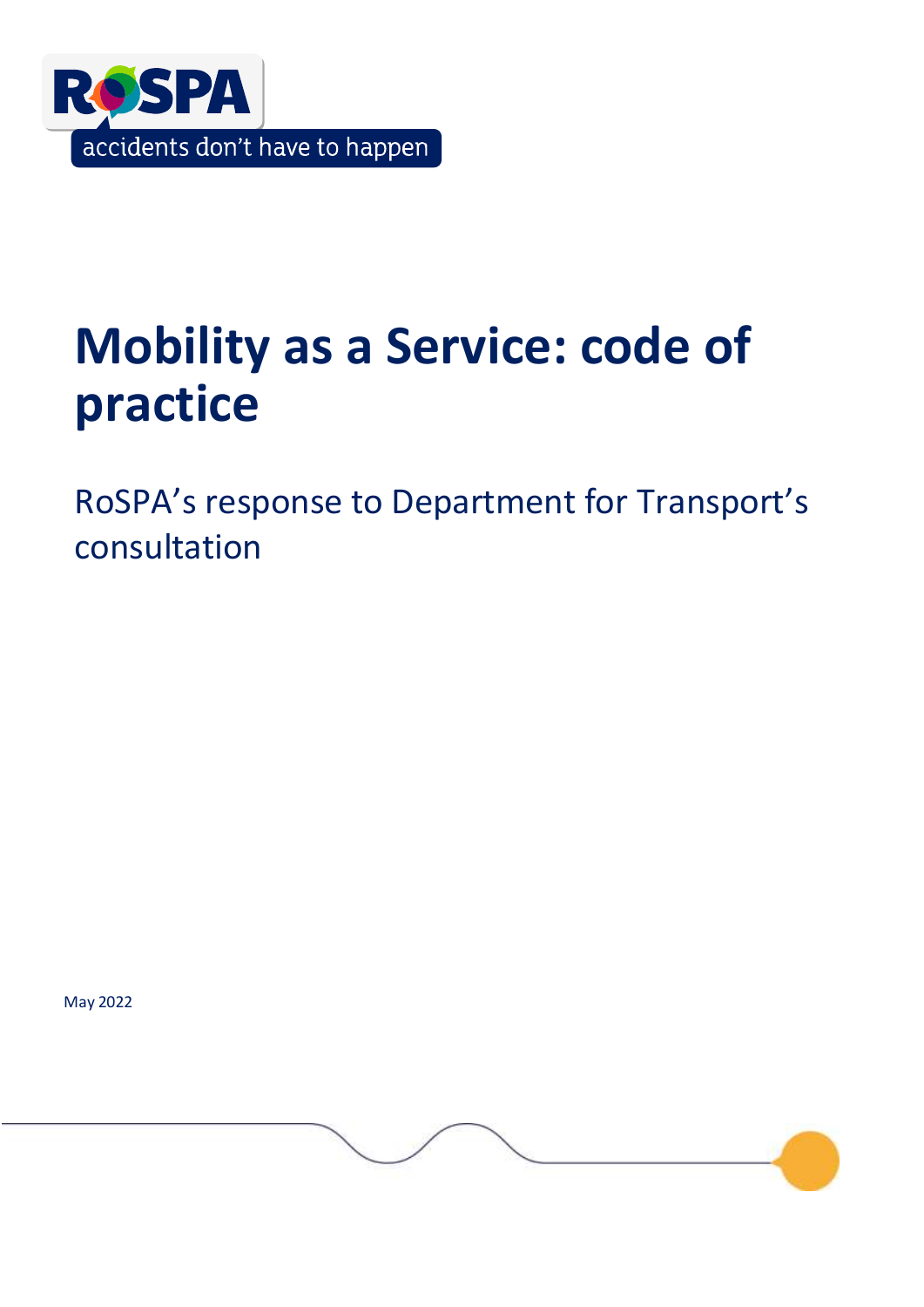

# **Introduction**

This is the response of The Royal Society for the Prevention of Accidents (RoSPA) to the Department for Transport's consultation on Mobility as a Service code of practice. It has been produced following consultation with RoSPA's National Road Safety Committee. We have no objection to our response being reproduced or attributed.

The consultation seeks views on the content that could be included in a mobility as a service (MaaS) code of practice. The Department are proposing that a MaaS code of practice could be used to:

- provide guidelines for new entrants to the market and incumbent MaaS platform providers to aid navigation around the relevant legislation
- support new businesses in the MaaS industry to make decisions in line with government goals
- encourage MaaS platform providers to include carbon data for each route offered, helping consumers choose lower carbon journeys
- provide best practice examples of MaaS solutions
- assist local authorities in developing or considering MaaS platforms to operate in their areas, developing local solutions that build on nationally agreed standards.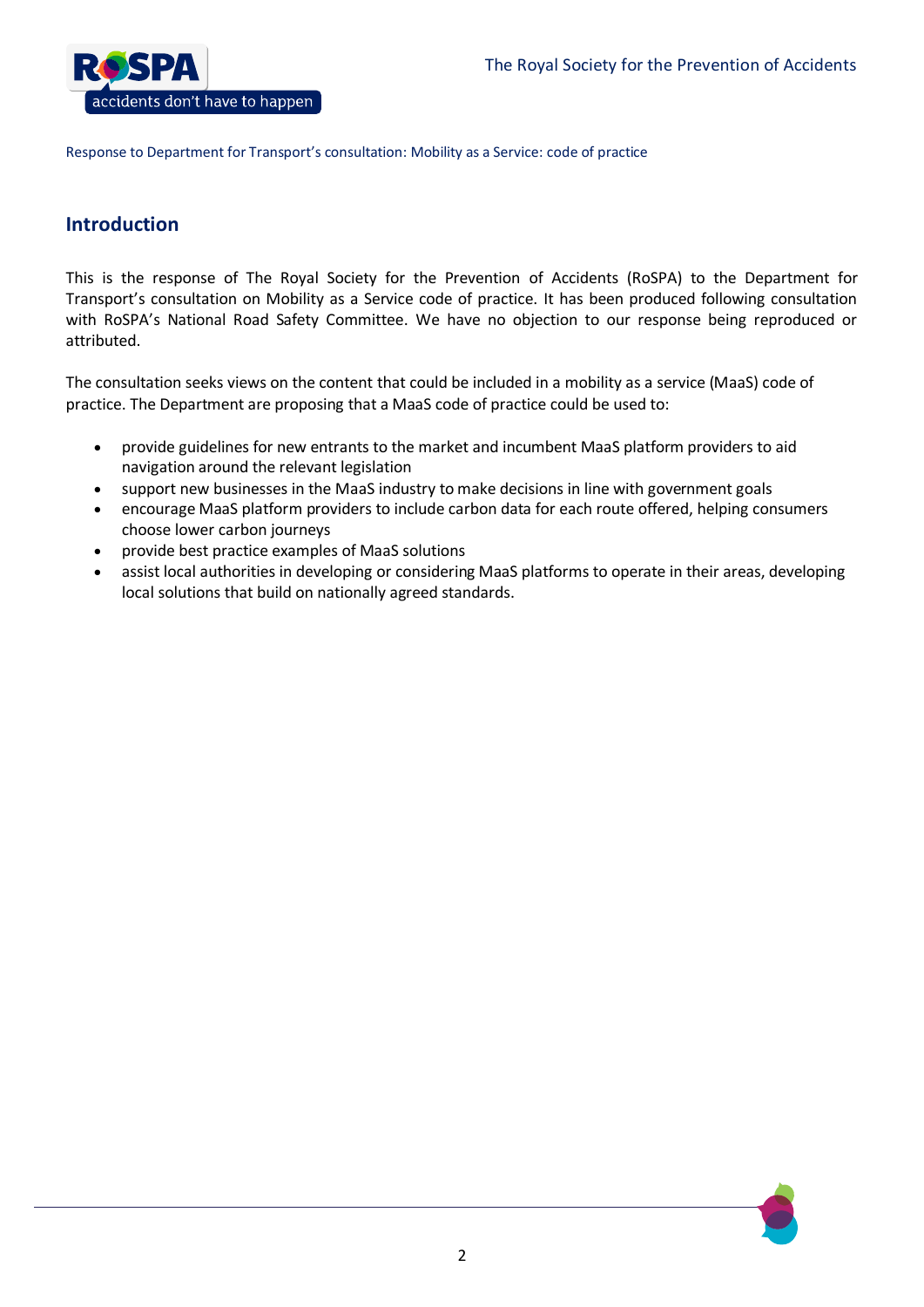

# **Personal details**

**Name:** Becky Needham

**Email:** [rneedham@rospa.com](mailto:rneedham@rospa.com)

# **Are you responding as an individual or on behalf of an organisation?**

On behalf of an organisation.

# **Organisation details**

## **Name of organisation.**

The Royal Society for the Prevention of Accidents (RoSPA).

# **Your area of work is?**

Third sector (charity).

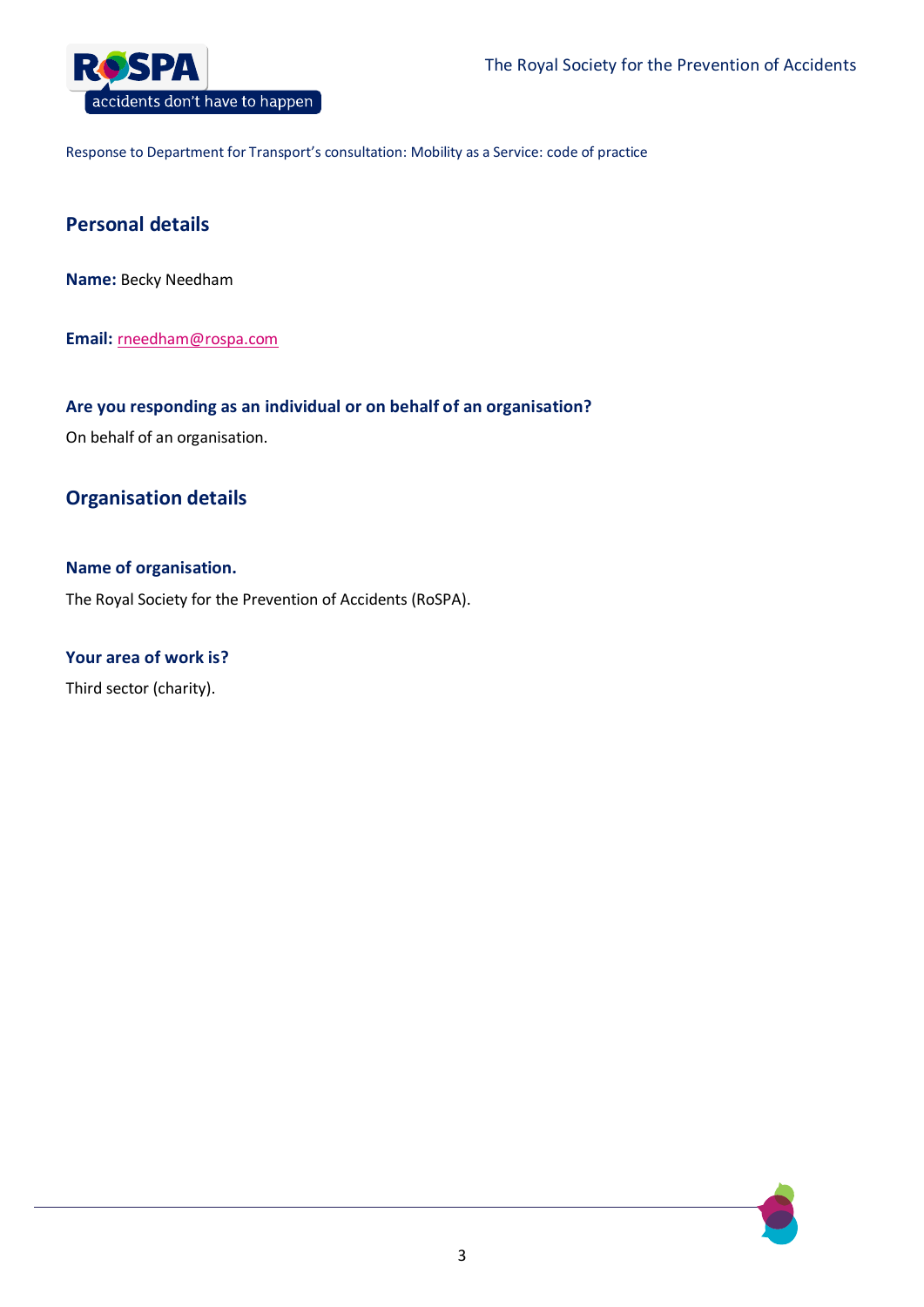

# **MaaS Code of practice**

**In your view how can we ensure the code of practice is relevant for:**

- **commercial MaaS platform providers?**
- **local authorities?**
- **sub-national transport bodies?**
- **Transport operators?**
- **Transport users?**

# **RoSPA response**

RoSPA is not a commercial platform provider, local authority, sub-national transport body or transport operator, and it is therefore difficult to comment on what is needed to make the code of practice relevant to these groups.

For us, central government needs to set a regulatory operating framework to ensure security of personal data and safe operating procedures. The code of practice could go some way to communicating this information with the relevant groups.

Information about competition, the format data needs to be recorded in and the need to encourage active and sustainable travel modes is likely to be particularly important for commercial platform providers. For local authorities, sub-national transport bodies and transport operators, we would expect that practical advice on implementation is likely to be relevant, particularly in areas where there may be less demand, such as rural areas. Examples of best practice and case studies are likely to be beneficial for these organisations and groups. To align with the Government target that all short journeys will be walked or cycled in towns and cities by 2030, advice on how sustainable and active travel can be encouraged will also be vital.

Local Authorities have a key role to play in ensuring the correct infrastructure is in place; for example safe drop off and collection points, land use planning and local service providers if a tendered or subsidised service. Therefore, information about the regulation of this and best practice will be required.

RoSPA would not necessarily expect that transport users would regularly refer to the code of practice, unless they have concerns about how the service is being operated. Therefore, from the user perspective, it is likely to be important to include information about what actions consumers can take in the event that things go wrong. Those who have accessibility requirements may also need to refer to the code to know what to expect on their journey, and the measures that can be put in place to support people with additional transport needs. An accessibility section with this information would therefore be required. It could also be beneficial to have a summary of the document that is more readable for members of the public. This should also be provided in alternative formats e.g. Braille or audio format.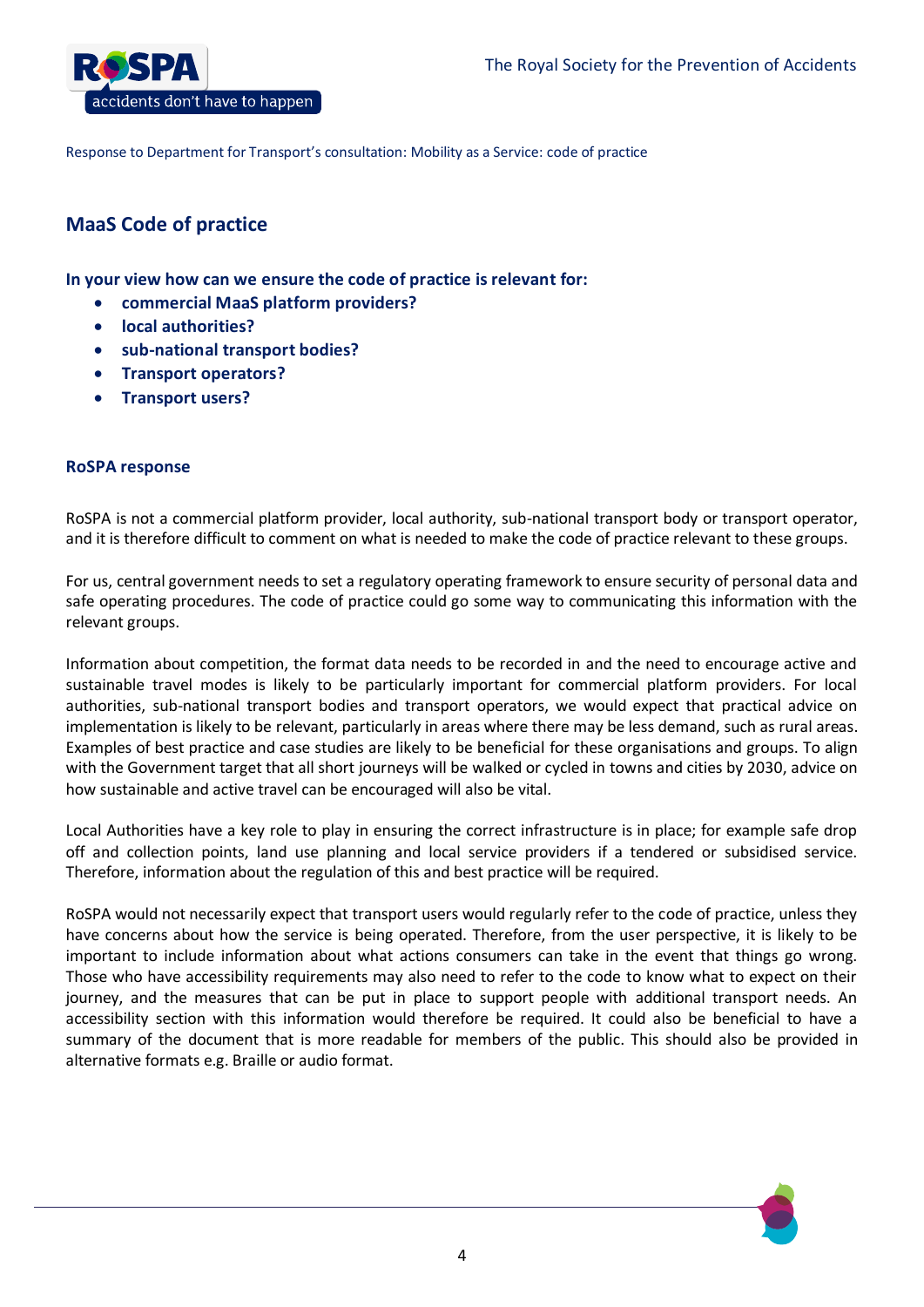

**In your view, what issues do you feel would not be appropriate to include in a code of practice for MaaS?**

## **RoSPA response**

RoSPA believes that the proposals of what could be covered within the Code of Practice are sensible.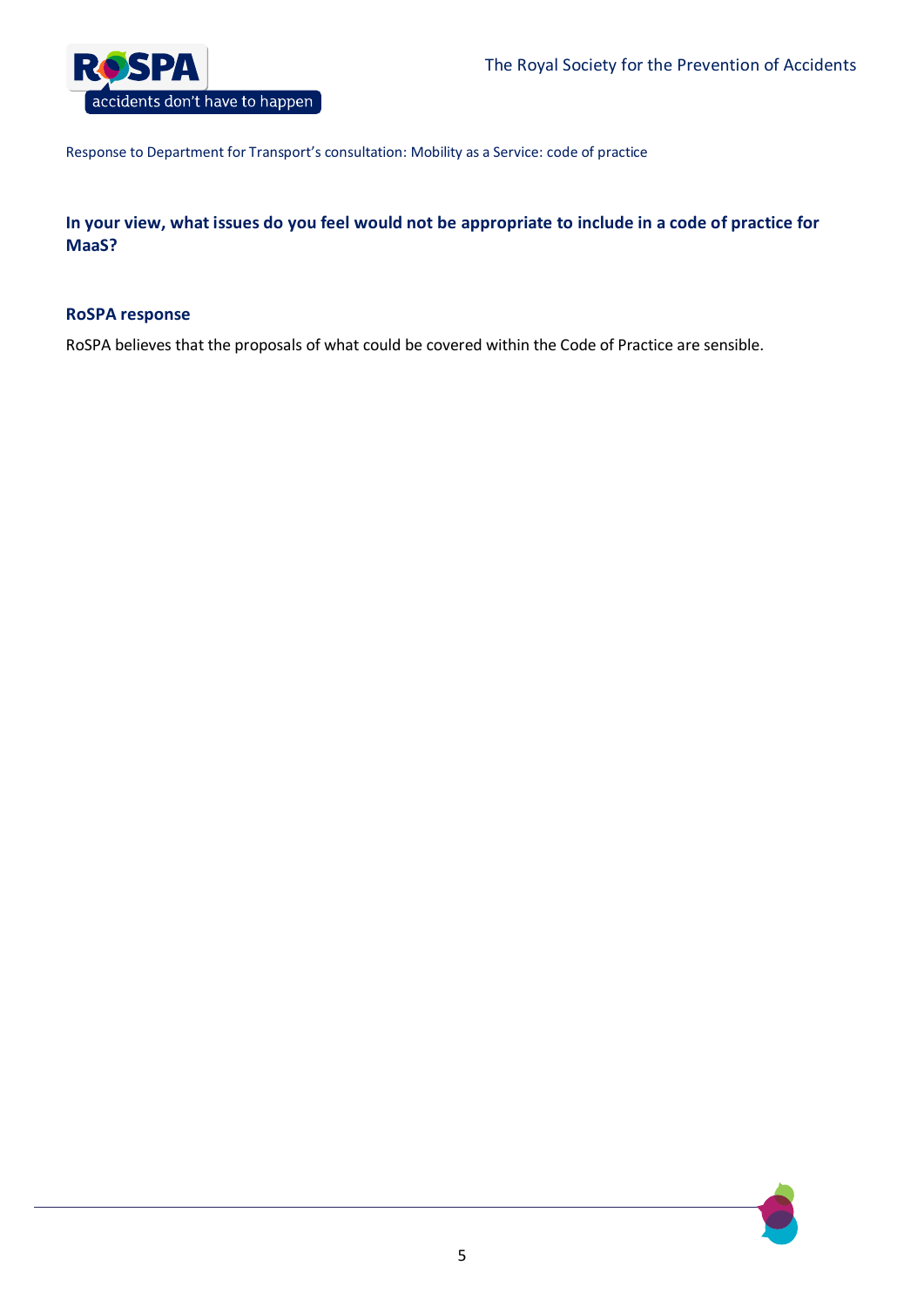

# **Data**

MaaS is a digital, data driven business model that relies on the ability to access timely and accurate data relating to:

- Service timetables
- Routes
- Fares
- Ticketing

To help users choose lower carbon journeys, we think the inclusion of carbon data for each route offered should be available for MaaS platform providers to access.

For MaaS to work, data sharing arrangements need to be in place between transport operators and MaaS platform providers plus the data shared must be of sufficient quality to provide the user with the most accurate travel information.

We want to understand what role, if any, a code of practice can play in supporting data issues in order to increase MaaS use.

# **What, in your view, if any, should be the role of a code of practice in addressing data:**

- **Issues overall to facilitate MaaS?**
- **Sharing arrangements to facilitate MaaS?**
- **Quality to facilitate MaaS?**

#### **RoSPA response**

RoSPA is not in a position to comment on all of the above, although we agree that the information included in the Code of Practice should make clear that data shared should be of sufficient quality to provide the most accurate travel information to the user for the service to be successful. Information on any regulation to be adhered to should also be included.

# **Do you believe there are benefits to data standardisation for MaaS?**

#### **RoSPA response**

Yes.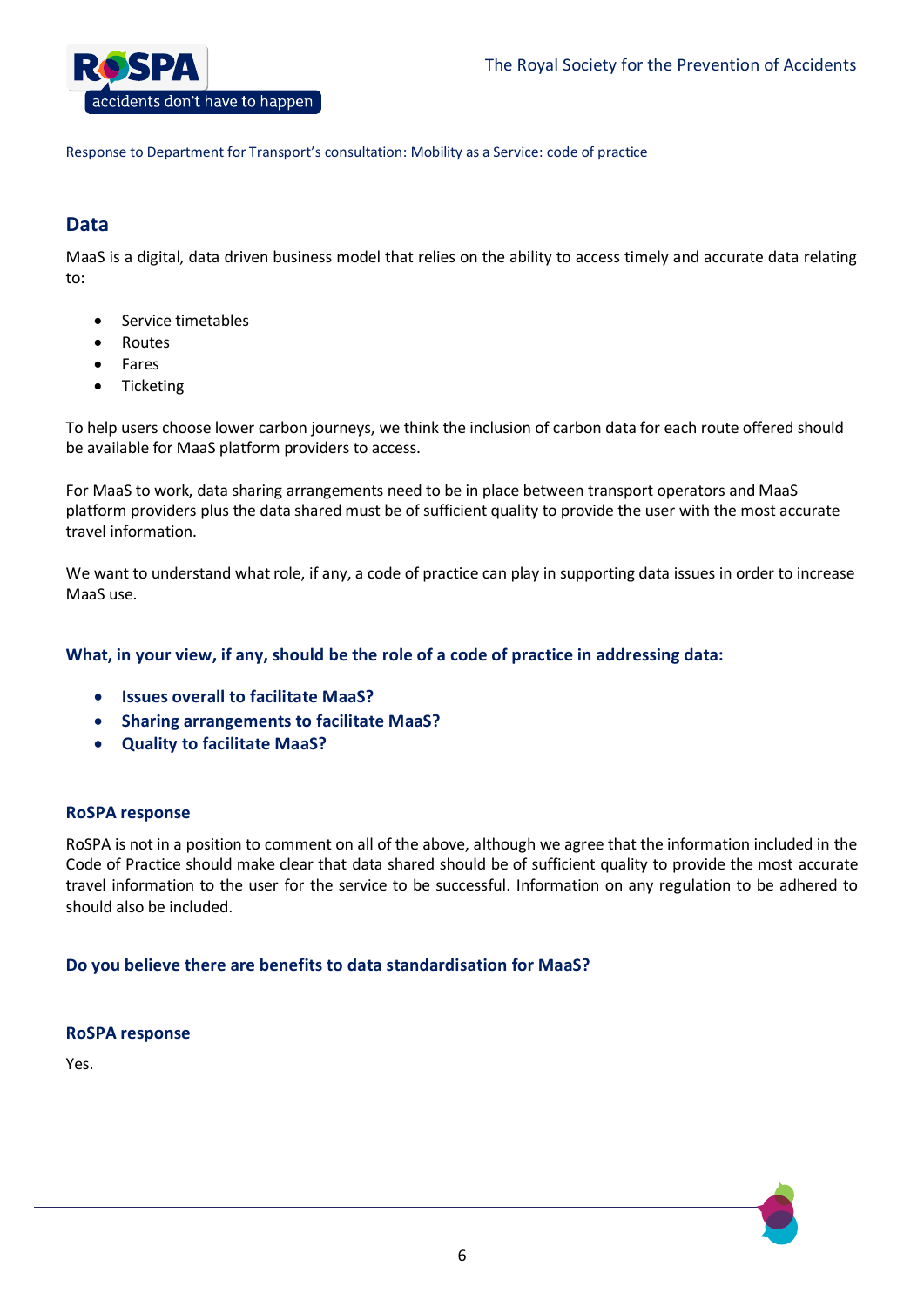

# **What benefits?**

## **RoSPA response**

As data currently is not required to adhere to any common standards when shared with MaaS platform providers, currently, it can be difficult and costly to reuse or process the data in different applications and to compare it. RoSPA believes that by adopting a common standard, this difficulty could be overcome. It would also ensure that data is of a high quality and standard.

As the paper states, data standardisation is also a valuable tool in understanding the shift towards more sustainable modes of transport. Passenger numbers and the uptake of new modes of transport can help us to understand if users are switching from private car use to more sustainable modes of travel such as public transport and active travel, from one sustainable mode to another, or creating entirely new journeys.

Current issues, without the presence of a common standard for data include incomplete and inconsistent data, such as the lack of available real-time data to help consumers plan their journeys more effectively, which leads to a poor experience for the consumer. Having data that adheres to a specific standard and that can be shared will allow the user to be able to make more informed choices about travel.

# **In your view what, if any, challenges to accessing standardised data exist now or will exist in the future?**

#### **RoSPA response**

RoSPA is not in a position to comment.

**How, in your view, should data sharing arrangements between transport operators and MaaS platform providers be managed?** 

#### **RoSPA response**

RoSPA is not in a position to comment.

#### **In your view are there any challenges to sharing data?**

#### **RoSPA response**

RoSPA is not in a position to comment.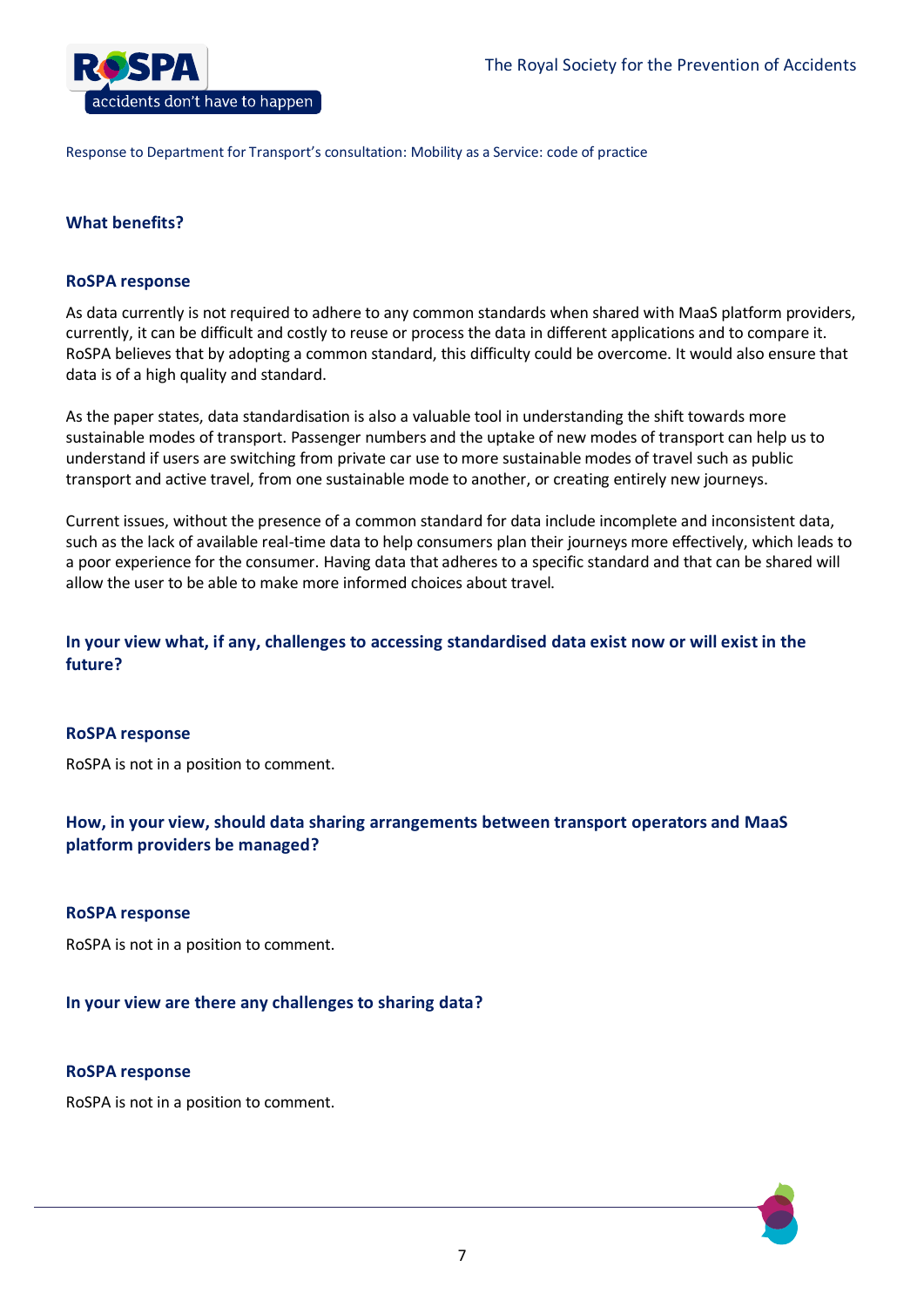

# **Do you believe there are there other data issues, beyond data sharing and data standardisation, that our code of practice could address?**

## **RoSPA response**

RoSPA is not in a position to comment.

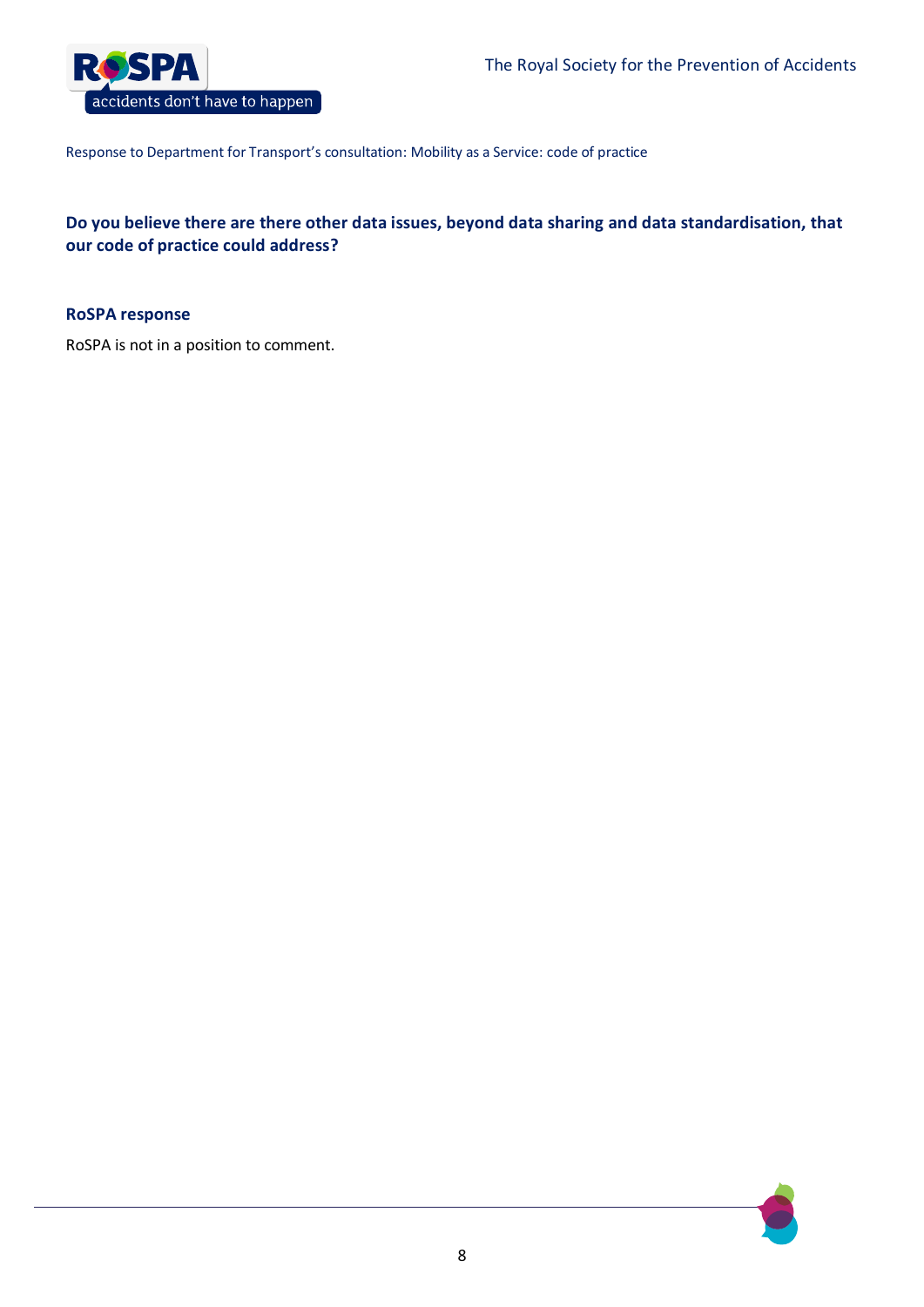

# **Multimodal ticketing**

Alongside the ability to plan a journey using multiple modes of transport, MaaS can offer the ability for customers to purchase a ticket for their journey through the MaaS application, using either:

- pay-as-you-go
- subscription models.

For this to work, however, passengers need to be able to receive their tickets in a convenient, digital format, and MaaS providers need to be able to integrate with operator retailing systems.

We want to know how a code of practice can help MaaS platform providers, local authorities and transport operators overcome:

- the challenges to offering ticketing
- integrating with multiple modes

# **In your view, are there any barriers to creating multimodal ticketing schemes?**

#### **RoSPA response**

Yes.

# **What do you believe are the barriers to creating multimodal ticketing schemes?**

#### **RoSPA response**

Although RoSPA is not able to provide solutions to the challenges, we would expect that the key challenge will be operators of different types of transport aligning how tickets are issued to passengers to provide a smooth customer experience. It could be beneficial to set up a working group with MaaS platform providers and transport operators to discuss how these challenges can be overcome and to agree processes.

**In your view what role, if any, can the code of practice play in supporting multimodal ticketing?**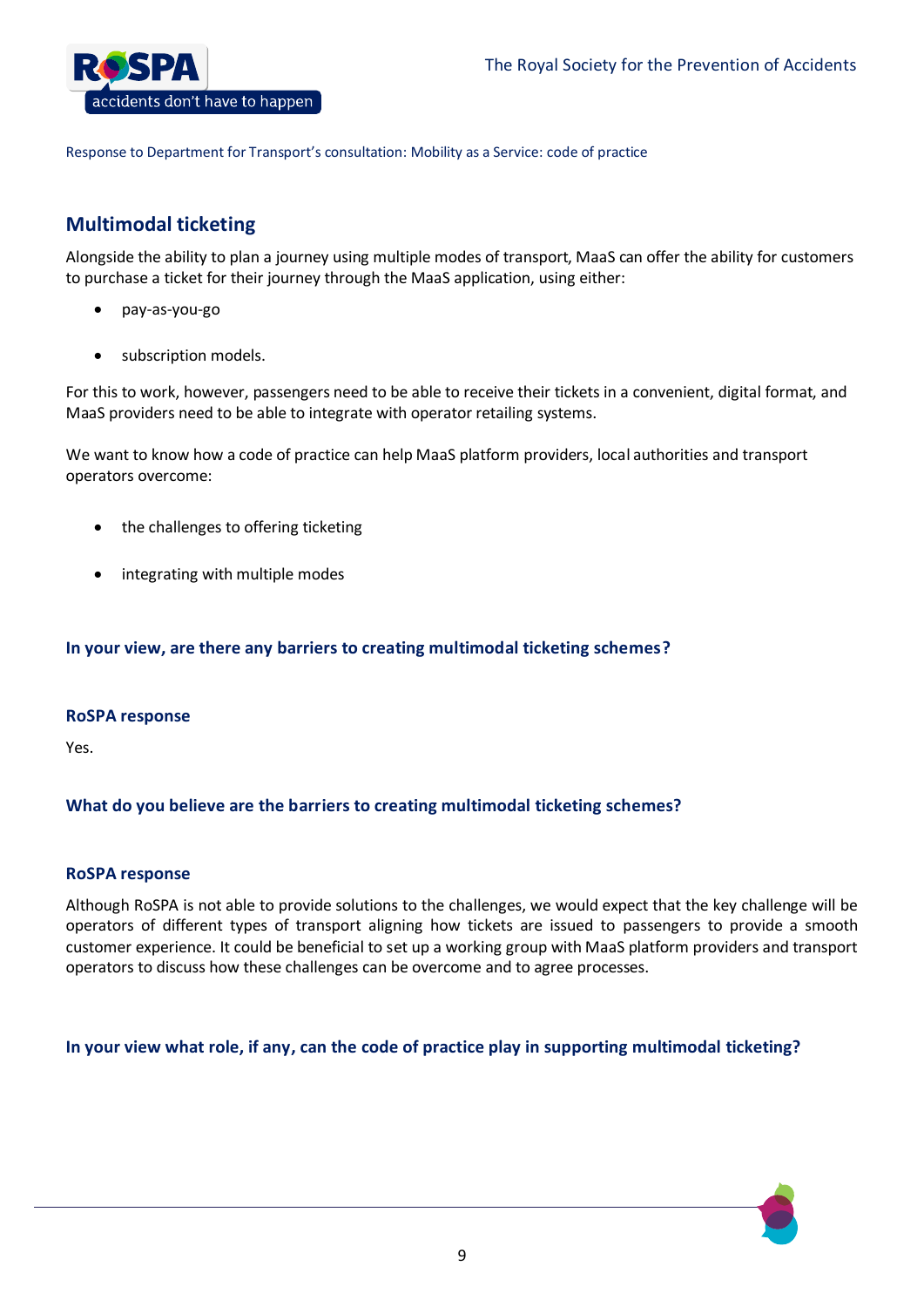

# **RoSPA response**

RoSPA believes that the role of the code of practice will be to offer best practice guidance on how multimodal ticketing can be achieved. RoSPA would expect that this will draw on the experience of rail, where digital ticketing is well established.

10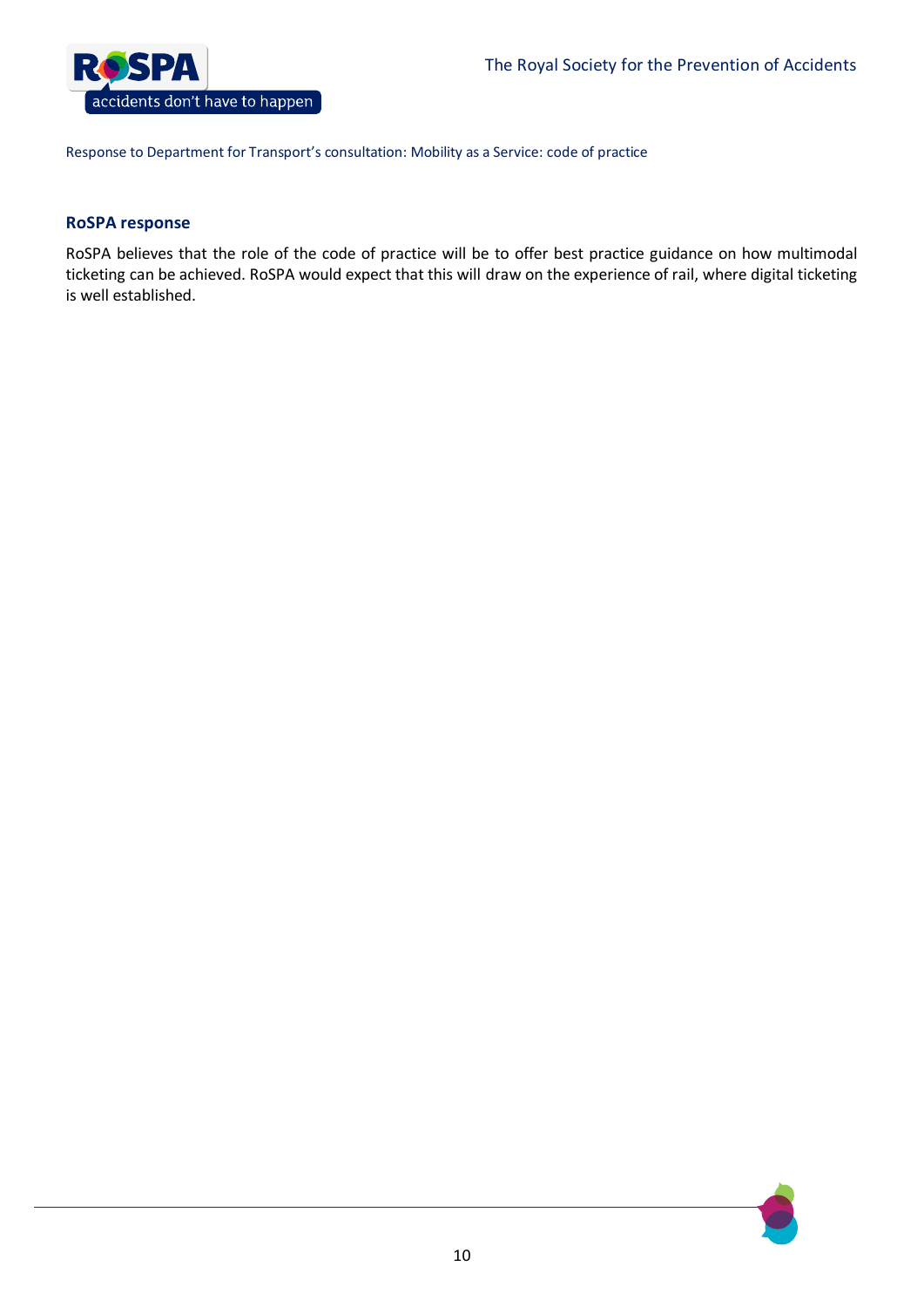

# **Accessibility and inclusion**

MaaS has the potential to make travel more accessible and inclusive by:

- offering journeys for everyone tailored to individual needs
- taking away the barriers experienced by disabled passengers
- simplifying journey planning
- making travel more:
	- integrated
	- safer
	- comfortable
	- cost efficient

However, multimodal journeys planned and paid for through a MaaS platform could present challenges for users if:

- they do not provide appropriate assistance for passengers transferring between modes
- when planning journeys they do not take into account passenger needs such as step-free access
- We want to understand the ways in which a code of practice can help provide guidelines on accessible and inclusive travel.

# **How, in your view, can MaaS platform providers ensure:**

- **Their systems are accessible and inclusive to all users**
- **The journeys they provide are accessible and inclusive to all users?**

#### **RoSPA response**

RoSPA agrees with the Government's ambition, as set out in the 2018 Inclusive Transport Strategy, that disabled people should have the same access to transport as everyone else, so they can travel confidently, easily, and without extra cost. This applies to both the use of the platform and in terms of accessibility and making a journey.

Mobility as a Service business models must promote inclusivity to all sectors of society. If implemented effectively, new mobility services could widen the affordability, availability and accessibility of traditional and emerging types of transport. It could also improve social inclusion, such as reducing loneliness through encouraging the use of public transport and ride sharing. Information on how to book journeys will need to be available in accessible formats (not just digital) for those with additional transport needs, and as not to deter less confident users from booking journeys.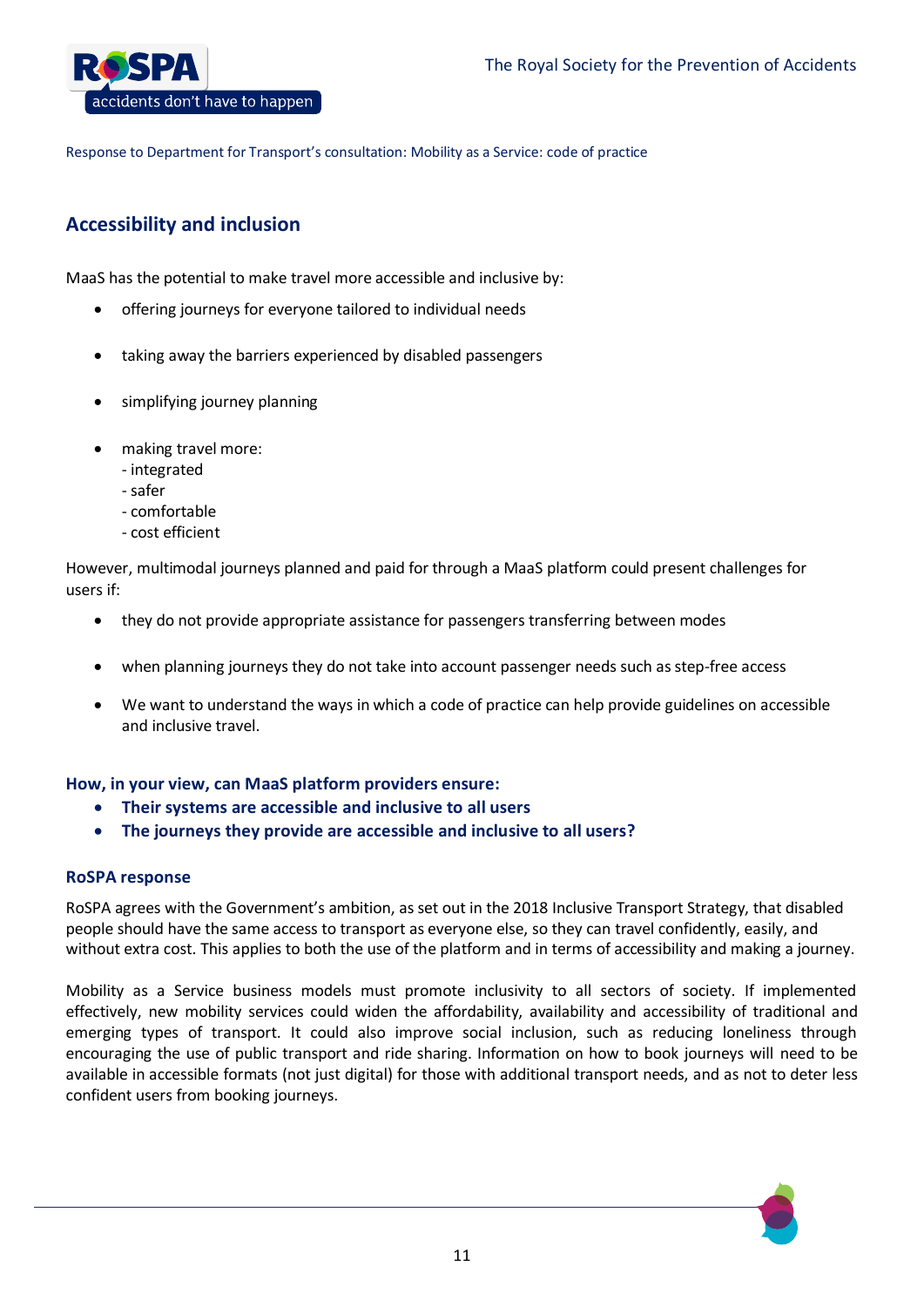

 $\overline{a}$ 

#### Response to Department for Transport's consultation: Mobility as a Service: code of practice

The platform for booking itself must be accessible to all. For example, if MaaS is delivered exclusively through a digital interface (e.g. smartphone apps, web-based service) it will prevent some people from accessing the service<sup>1</sup>. MaaS's reliance on registration and digital mobile applications, for example, might further exclude social groups experiencing difficulties in handling new technologies. There is evidence that older age groups are not comfortable with using applications on smartphones, especially taxi-hailing apps, and have anxieties about online transactions<sup>2</sup>. Furthermore there remains a 'capability' question for older age groups in using app-based platforms<sup>3</sup> casting doubt that older age groups would be adopters of MaaS.

Mobility as a Service platforms must also allow users to specify that they are disabled or have any additional transport needs. For example, some users will require wheelchair accessible vehicles or an assistance dog on their journey. Allowing users to communicate this when booking their journey will help to ensure that assistance is available and that the user is able to board an appropriate vehicle. Support will be needed at each stage of the journey.

In terms of making the journey, operators must ensure that appropriate assistance is available for passengers transferring between modes. Where passengers, including disabled passengers, need assistance to use a particular mode or to transfer between modes within a MaaS journey (such as the Passenger Assistance service for disabled people wishing to take a train), this should be factored in to the MaaS offer.

The service must also ensure older and disabled people can get into and out of the vehicle safely and with reasonable ease and comfort. Accessible information (not just in a digital format) should be provided. Support at points of departure and arrival are also important. It may be daunting for some first-time users of MaaS to know how to organise their journey and pay for a ticket, and so travel training will be especially important. Independent travel training will also be important for those with additional needs to ensure that they can complete their journey safely.

As is the case currently, drivers and staff at transport hubs should be responsible for assisting older or disabled passengers to board and alight the vehicle in relative ease and comfort. Staff at transport hubs will be able to provide information on how to book journeys and convey any information about any changes that may need to be made to the user's journey in the event of a delay or cancellation.

<sup>&</sup>lt;sup>3</sup> Fitt cited in Pangbourne et al. Questioning mobility as a service: Unanticipated implications for society and governance. Transportation Research Part A: Policy and Practice. Volume 131, January 2020, Pages 35-49.



<sup>&</sup>lt;sup>1</sup> The Institution of Engineering and Technology. Could Mobility as a Service solve our transport problems? <https://www.theiet.org/media/3666/mobility-as-a-service-report.pdf>

<sup>&</sup>lt;sup>2</sup> Shirgaokar cited in Pangbourne et al. Questioning mobility as a service: Unanticipated implications for society and governance. Transportation Research Part A: Policy and Practice. Volume 131, January 2020, Pages 35-49.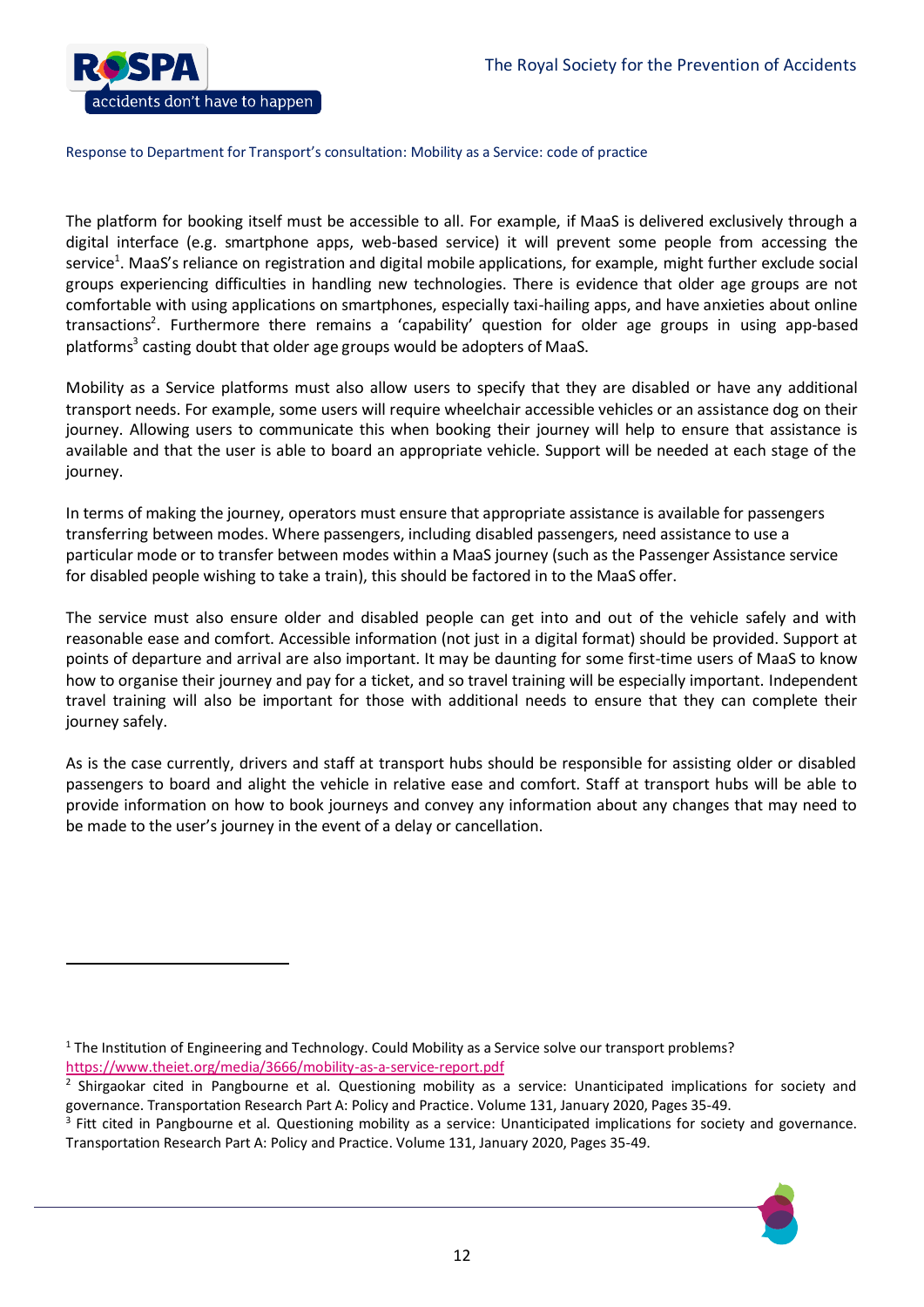

**How, if at all, do you think a code of practice can help to ensure that MaaS is inclusive for those who may struggle with access (including examples such as those without a smart phone or access to a bank account)?**

#### **RoSPA response**

As the paper states, the Code of Practice should make clear the current regulations that operators should adhere to, and where necessary, provide expectations of requirements where these are not clear (e.g., moving between different modes). The code of practice could also provide guidance on accessibility features that should be included in MaaS platforms.

**In your view are there other ways our code of practice can help provide guidelines on accessibility?**

## **RoSPA response**

RoSPA has no further comment.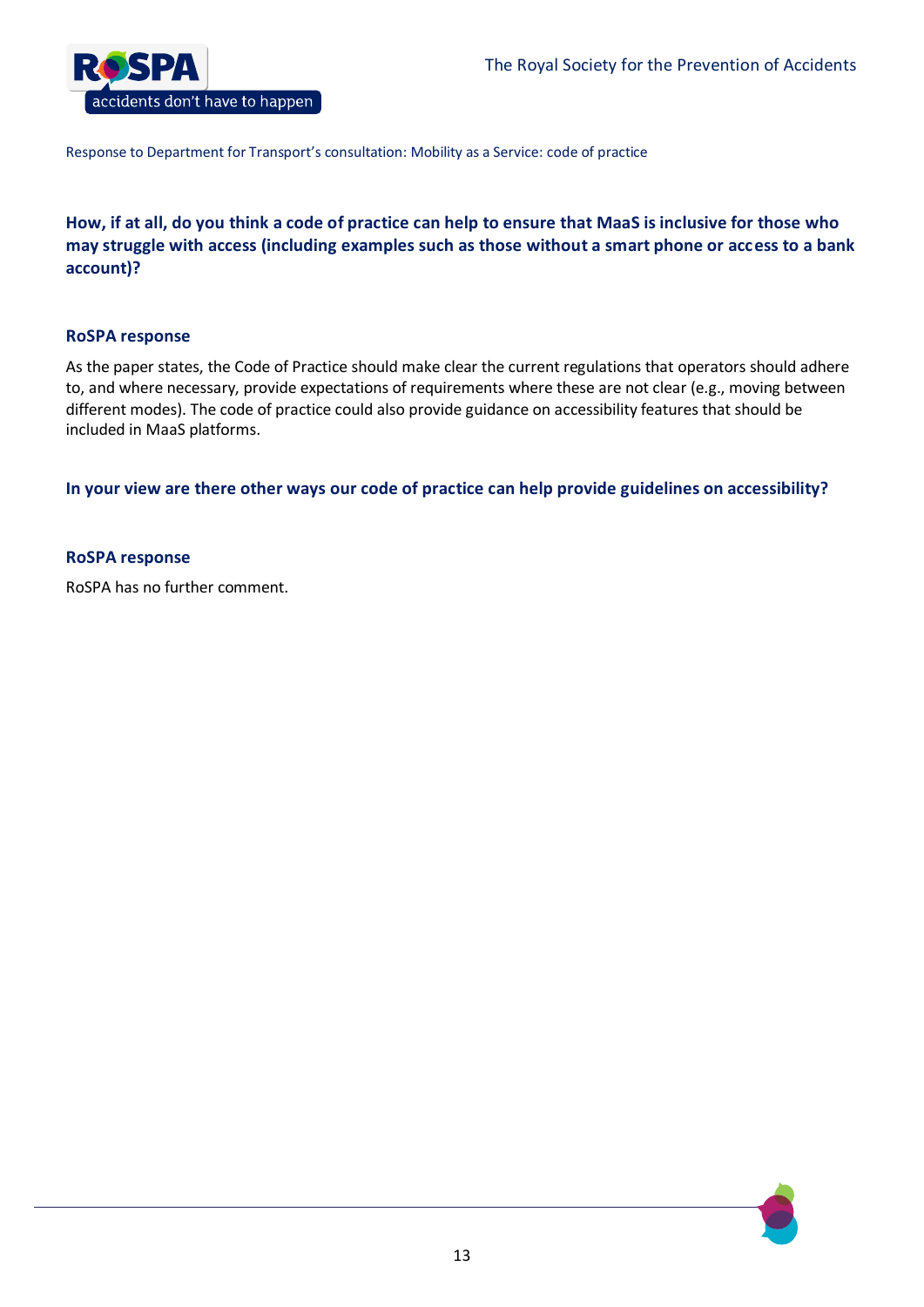

# **Consumer protection**

We want to ensure consumers receive the same level of service and protection when undertaking a multimodal journey purchased through a MaaS platform as when undertaking a single mode journey.

We want to understand if a code of practice could help to:

- 1. Clarify roles and responsibilities within existing legislation.
- 2. Offer good practice solutions for tackling the interface between modes when it comes to consumer protection.

# **Do you think the code of practice should play a role in addressing consumer protection needs for multimodal journeys?**

## **RoSPA response**

Yes.

**What role?** 

#### **RoSPA response**

RoSPA agrees that the code of practice will need to play a role in addressing consumer protection needs for multimodal journeys, but is not in a position to comment on what that role should be. Information must be provided on how consumers can address issues should there be a problem.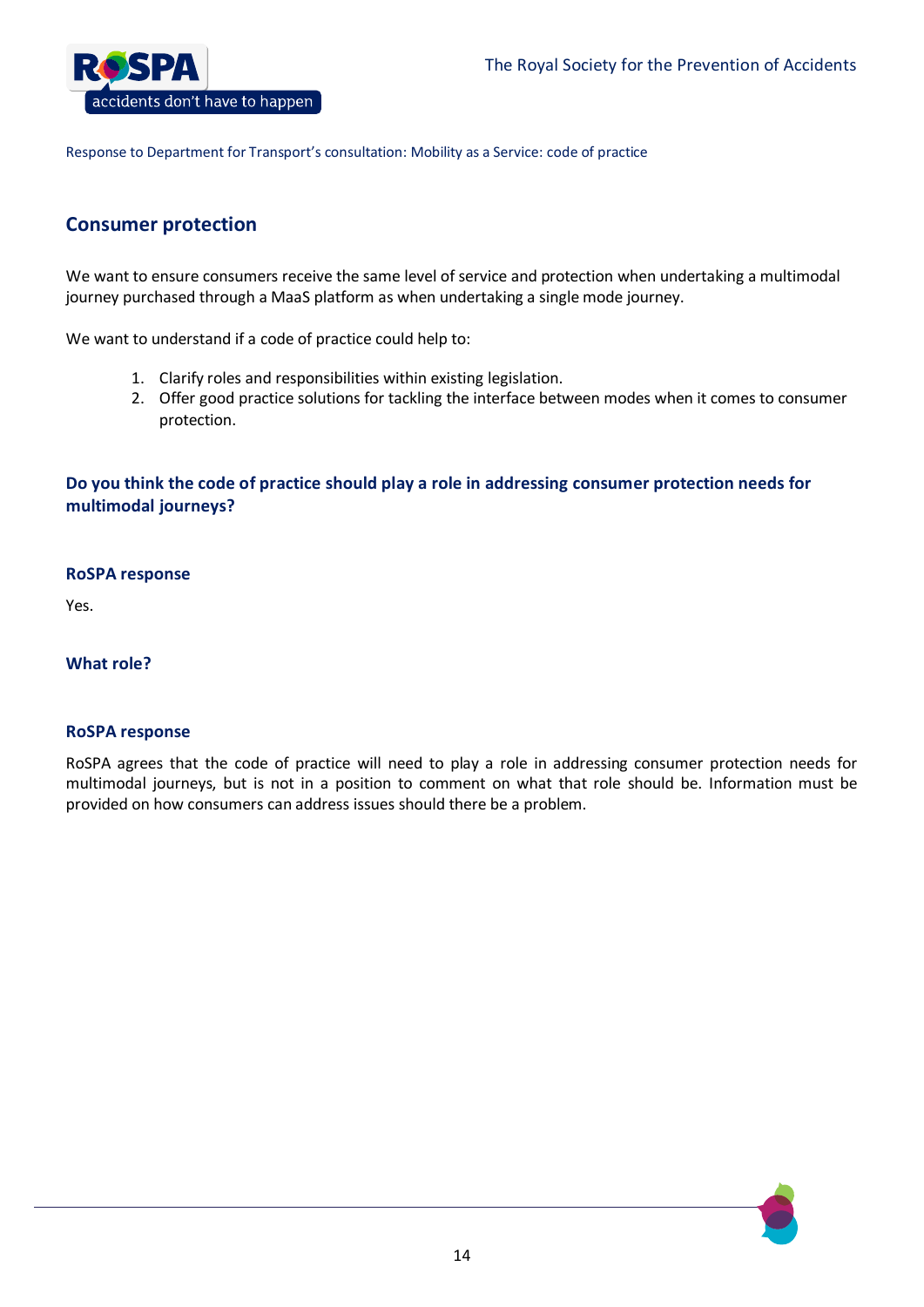

# **Algorithmic bias**

MaaS platforms use algorithms to determine which journey options are displayed to the user, and in which order they are presented.

Algorithmic bias occurs when these algorithms produce results that are intentionally skewed:

- 1. Away from consumer or public policy interests.
- 2. Towards the commercial objectives of one or more providers.

MaaS algorithms can also produce insights that lead to unfair discrimination.

To help meet decarbonisation objectives, we propose the code of practice could encourage MaaS providers to promote:

- active travel such as walking and cycling
- sustainable modes of transport through the inclusion of carbon data for each route offered

We want to understand if a code of practice could encourage MaaS providers to avoid:

1. Algorithmic bias.

2. Unfair discrimination.

# **How, if at all, in your view can MaaS platforms encourage:**

- **sustainable travel options**
- **active travel options (for example walking and cycling)?**

#### **RoSPA response**

New mobility business models will influence consumer travel choices. With intelligent design and incentive structures, MaaS could reduce car ownership and move people towards active and sustainable modes. In turn, this has the potential to reduce carbon and air pollutant emissions and reduce congestion through more efficient use of road space.

However, not all Mobility as a Service providers consistently offer active travel. Where this is the case, a user may choose to take a taxi rather than cycle 5km, as keeping a separate bike-share scheme membership is

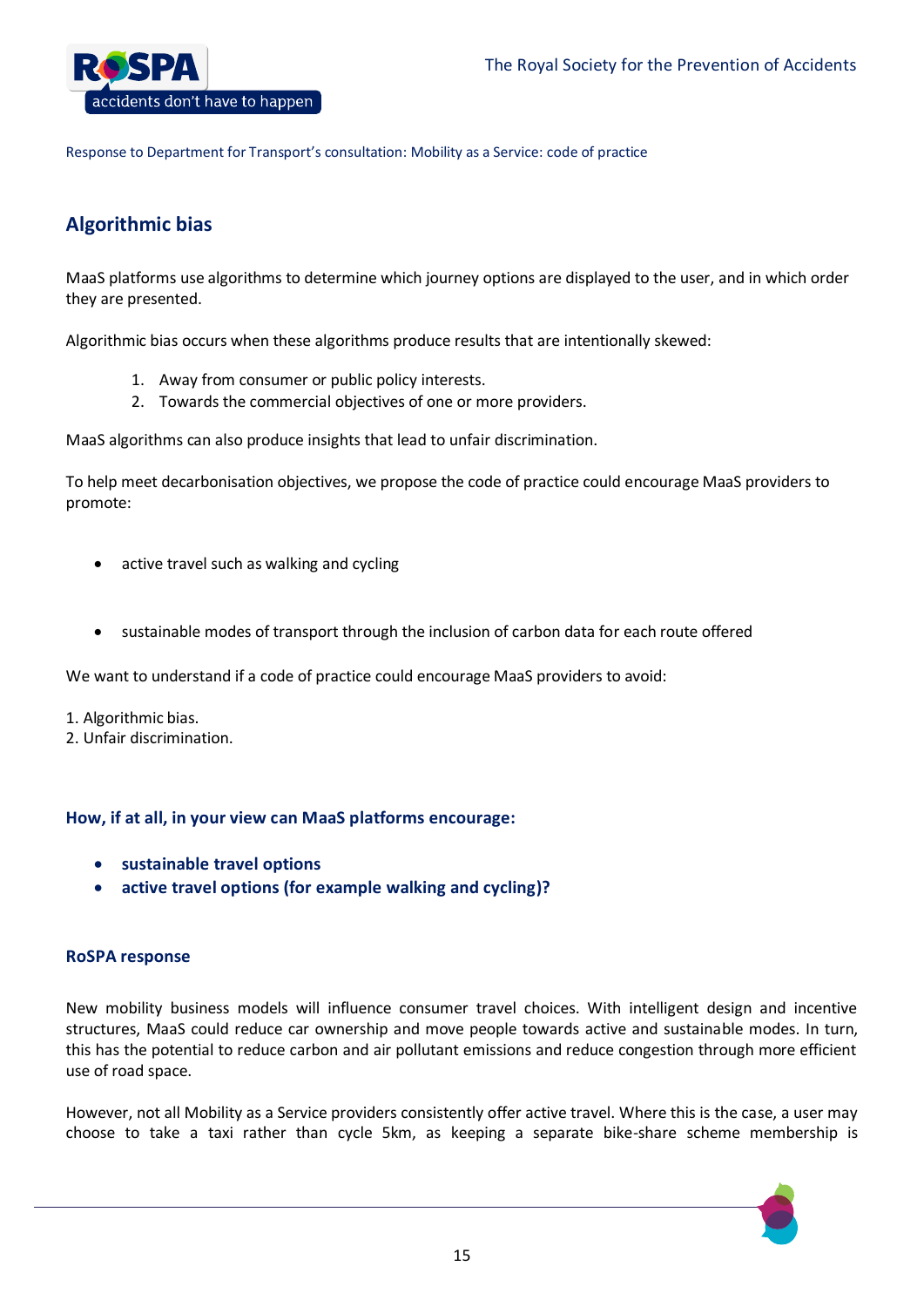

inconvenient. A key drawback to the absence of active travel in existing packaged MaaS products is the consequent lack of evidence to support the claims that bundling access to transport via MaaS packages improves transport sustainability<sup>4</sup>.

One measure to influence travel choices and encourage people to use more sustainable modes could be to provide users with contextual information about their travel choices. This could include factors such as the carbon impact of different travel options, alongside the estimated journey time and cost of their journey.

Some reports suggest that encouraging active transport within MaaS (e.g. through rewards/incentives) will lead to public health improvements $5$ .

Nudging and heuristics can have an influence on people's behaviour and perception of having different options available to them. For example, the default settings on many route planners often favour the car, which results in this being the first and most prominent result displayed to people. Instead, by showing sustainable modes first, or by defaulting to a more sustainable mode of travel, it can increase the salience of these options<sup>6</sup>.

Gamification and nudging are elements of motivational techniques to be used with rewards as an incentive for recognised good travel behaviour. Further means of stimulating sustainable travel behaviour include bonus schemes, where travellers are rewarded for using shared or eco-friendly modes. For example, in Madrid, users of the MaaS system collect more points for walking, cycling and using public transport than for others mobility options. Rewards must be considered carefully, as different groups may respond to different types of rewards such as free or discounted travel or partner discounts.

A pilot of the Ubigo MaaS scheme in Gothenburg involved 70 paying households under real conditions for six months. The arrangement was that each household paid their transport costs upfront, while earning a bonus for making sustainable choices. These kinds of measures could be used to encourage sustainable travel in the UK. The results of the evaluation showed a shift towards more sustainable transport modes, as private car use reduced by 50%. Walking decreased by 5%, although cycling increased by 35%<sup>7</sup>.

The accessibility needs of the user must also be considered. For example, it may not be feasible for someone with mobility problems, for example, to use a bike share scheme or to be expected to make a journey on foot.

 $\overline{a}$ 

<sup>4</sup> Pangbourne et al. Questioning mobility as a service: Unanticipated implications for society and governance. Transportation Research Part A: Policy and Practice. Volume 131, January 2020, Pages 35-49.

<sup>&</sup>lt;sup>5</sup> The Institution of Engineering and Technology. Could Mobility as a Service solve our transport problems? <https://www.theiet.org/media/3666/mobility-as-a-service-report.pdf>

<sup>6</sup> I-MOVE cited in UITP. Mobility as a Service.

[https://www.uitp.org/sites/default/files/cck-focus-papers-files/Report\\_MaaS\\_final.pdf.](https://www.uitp.org/sites/default/files/cck-focus-papers-files/Report_MaaS_final.pdf) April 2019.  $7$  Bundesamt für Energi cited in UITP. Mobility as a Service.

[https://www.uitp.org/sites/default/files/cck-focus-papers-files/Report\\_MaaS\\_final.pdf.](https://www.uitp.org/sites/default/files/cck-focus-papers-files/Report_MaaS_final.pdf) April 2019.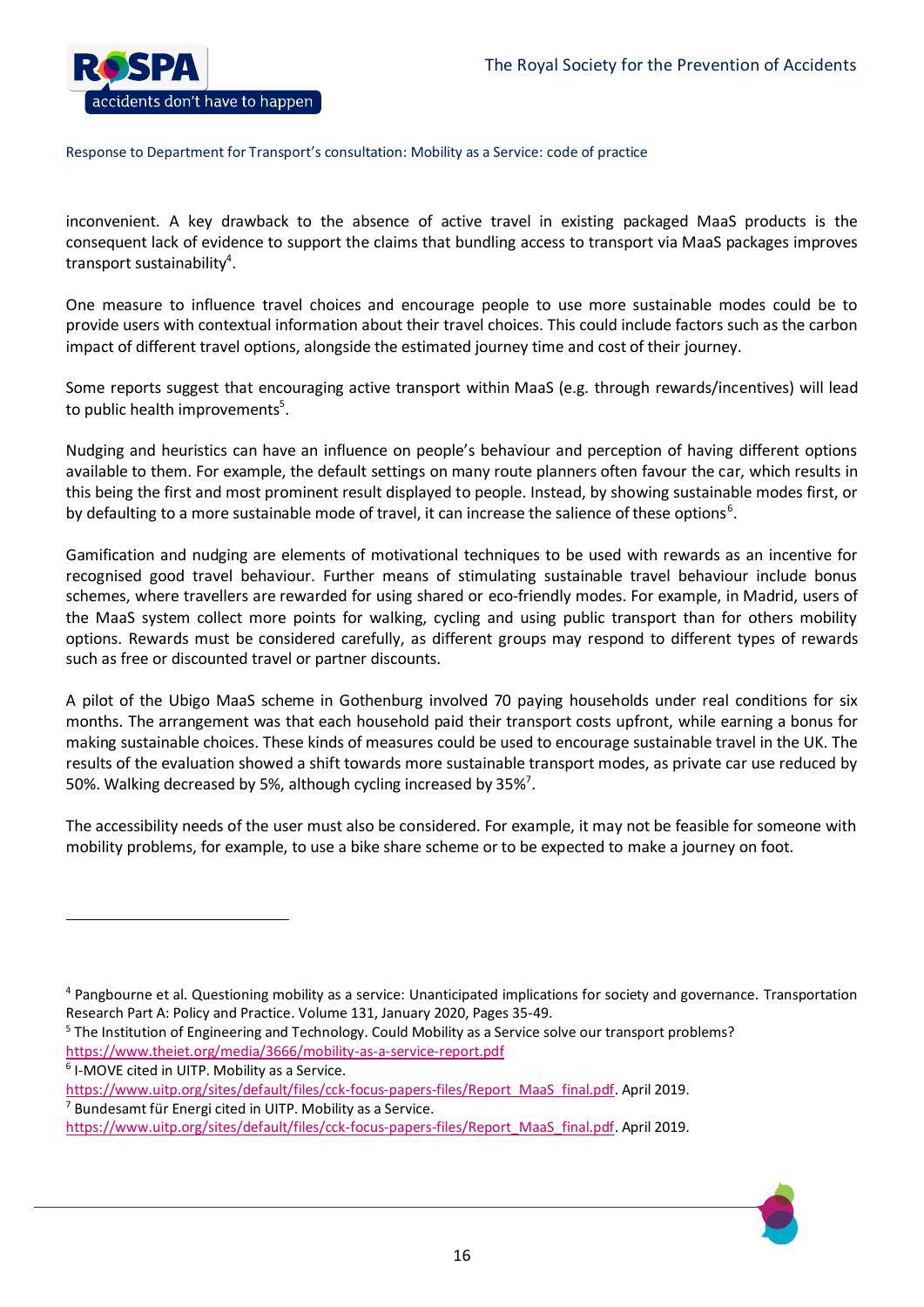

# **What, if any, role, do you think the code of practice should play in addressing algorithmic bias?**

#### **RoSPA response**

The Code of Practice could provide information on how MaaS platform providers can encourage users to opt for sustainable modes of transport, providing examples of best practice as above.

RoSPA is not in a position to comment on competition bias. It may be that regulation needs to be considered to allow for fair competition.

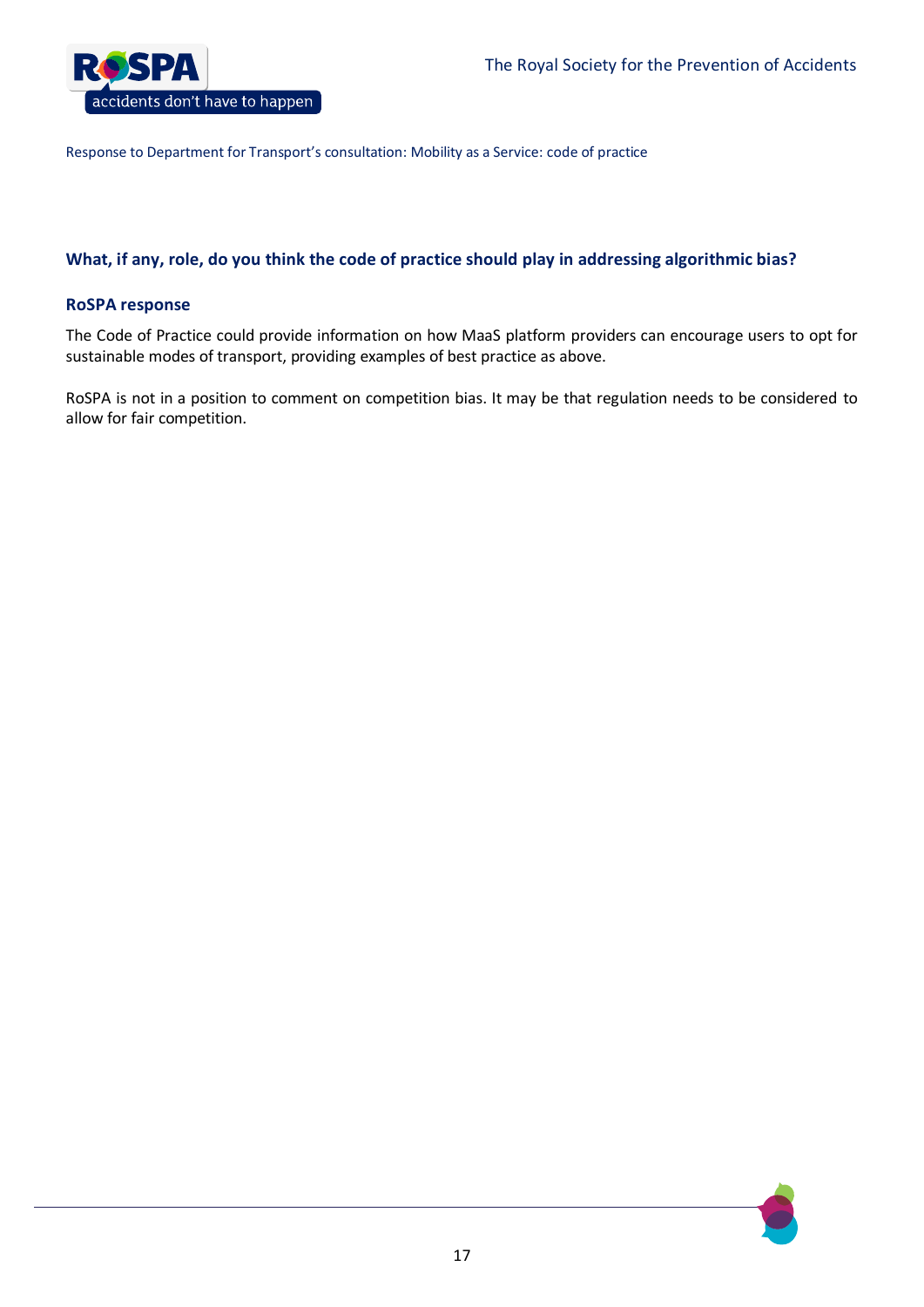

# **Competition**

The emergence of new monopolies for mobility services could pose a significant threat to realising the potential of MaaS. There are a range of competition issues that may arise including:

- public and private sector monopolies
- data sharing
- the integration of transport operators onto a MaaS platform
- the risk of organisations violating existing competition laws

We want to understand the role a code of practice can play in addressing competition issues that may arise in the MaaS market.

# **What, if any, role do you think the code of practice can play in addressing competition issues that may arise in the MaaS market?**

#### **RoSPA response**

RoSPA is not in a position to comment. However, competition must be considered. The first developer will not necessarily be the best. If the first one or two operators flood the market, having less providers could prevent another competitor from entering the market. This is true even if the new providers are able to offer a better, safer or more innovative service.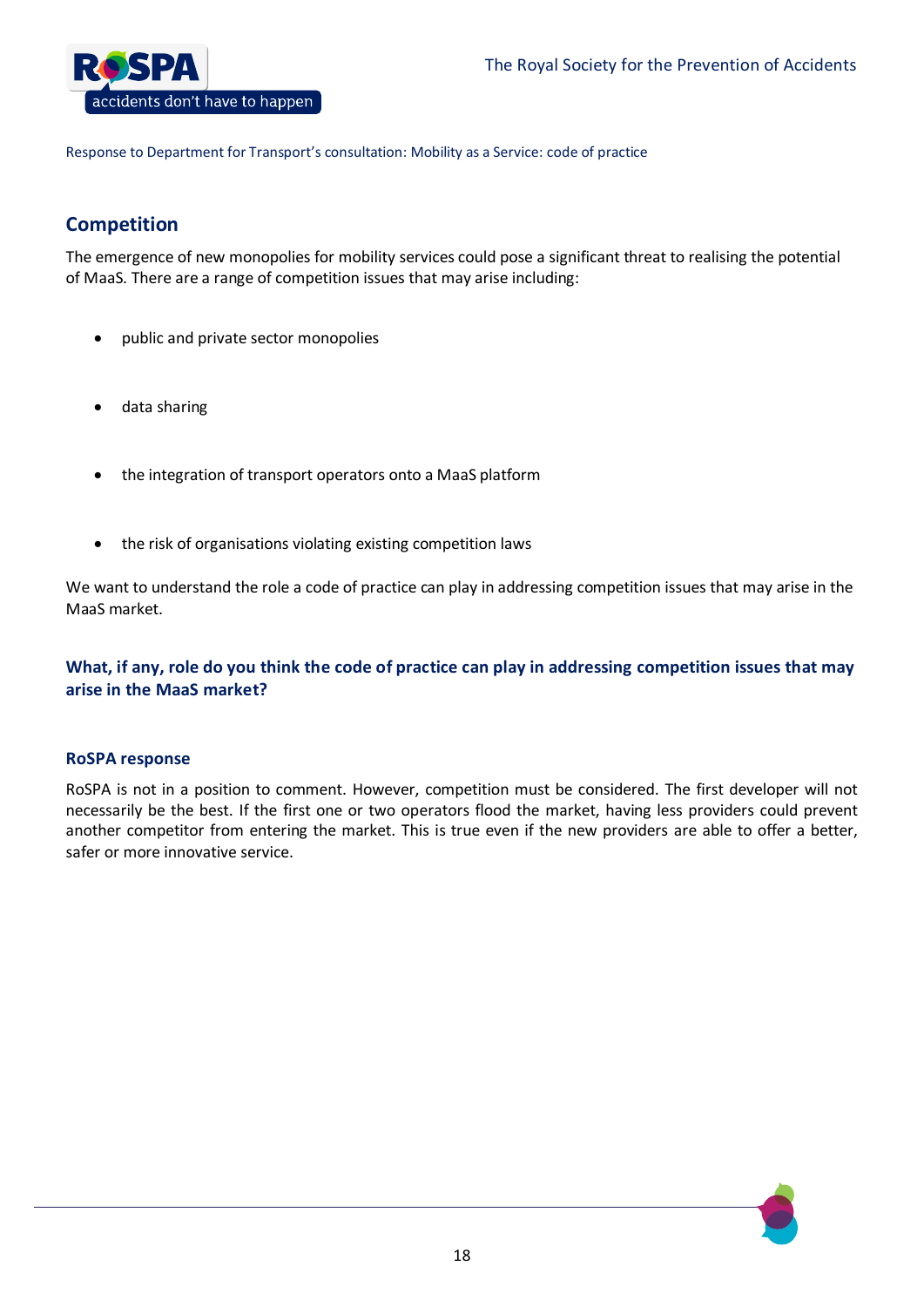

# **Other MaaS issues**

# **Are you aware of any good practice in relation to:**

|                             | <b>Yes</b> | <b>No</b>                 | Don't know |
|-----------------------------|------------|---------------------------|------------|
| <b>Data</b>                 |            | X                         |            |
| <b>Multimodal ticketing</b> |            | $\boldsymbol{\mathsf{x}}$ |            |
| <b>Accessibility</b>        |            | $\boldsymbol{\mathsf{x}}$ |            |
| <b>Inclusion</b>            |            | X                         |            |
| <b>Consumer protection</b>  |            | X                         |            |
| <b>Algorithmic bias</b>     |            | $\boldsymbol{\mathsf{x}}$ |            |
| <b>Competition</b>          |            | X                         |            |

#### **RoSPA response**

Where we are aware of good practice, we have included examples in our earlier responses.

**What, if any, other topics do you think should be addressed through the code of practice?**

#### **RoSPA response**

RoSPA has no further suggestions.

**What do you think we should be doing to monitor the effectiveness of the code of practice?**

#### **RoSPA response**

RoSPA is not in a position to comment.

## **Are there any other ways you think we should support MaaS in the future?**